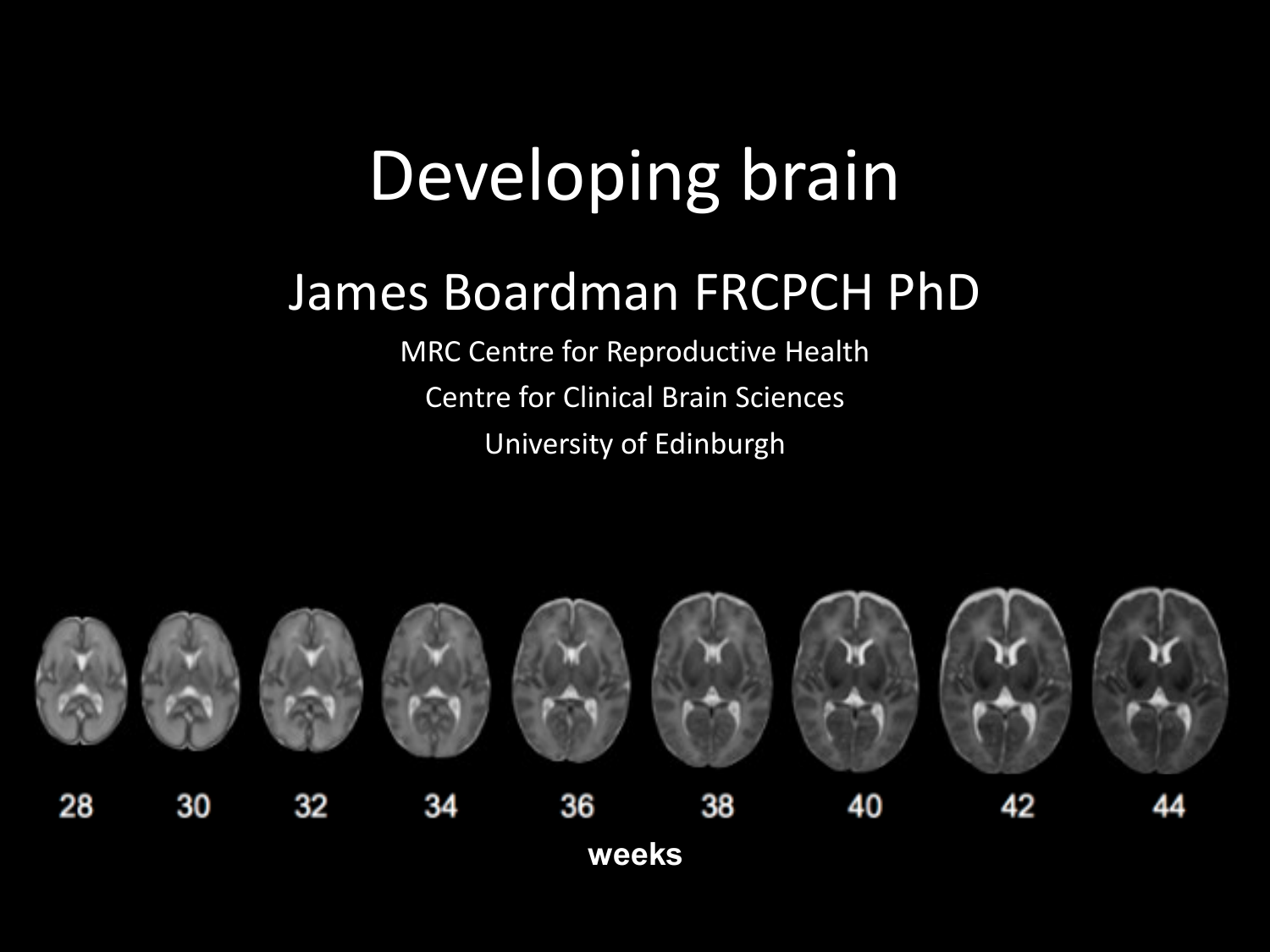### Current and potential uses of perinatal MRI

- Define typical / atypical phenotypes and trajectories
	- Disease specific eg preterm birth
	- Early life origins
		- Neuropsychiatric disease
		- Vulnerability / resilience to neurodegeneration and poor cognitive ageing
- Biomarker development
	- Identification of 'at risk' groups. Early intervention during a period of high neuroplasticity may attenuate impairment in later life
	- Evaluation of neuroprotective strategies in RCTs
- Need for age specific spatio-temporal templates for early life
- Imaging genetics
- Developing human connectome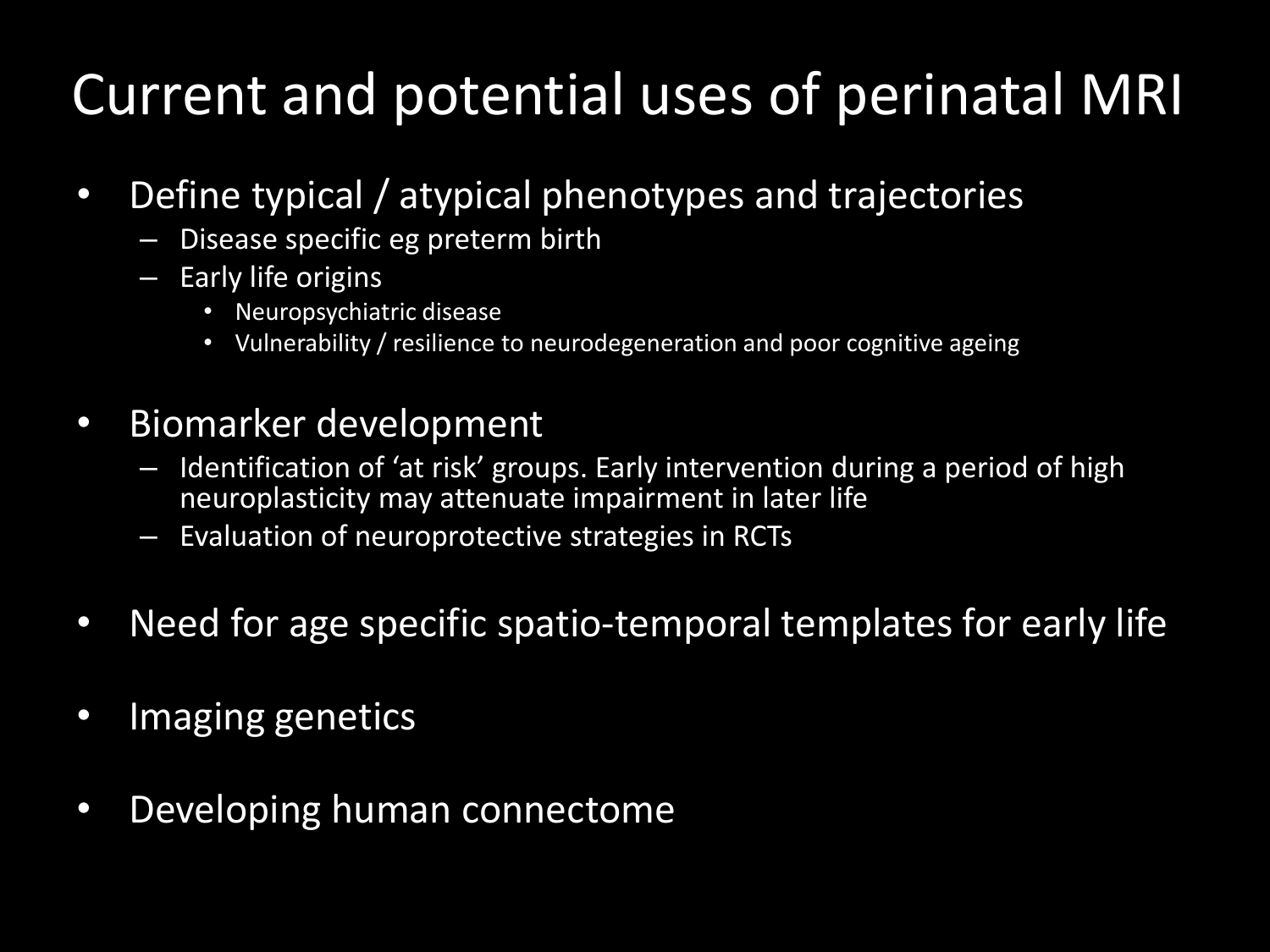## Current resources

- Single centre collections to study specific populations
	- Usually cross-sectional
	- Neonatal specific registration and segmentation algorithms, and dMRI processing pipelines.
	- Most (not all) processing pipelines are 'in-house'
	- 'Normal' data are few
- Some multi-centre data sharing for processing but no banks
- Neonatal component of BRAINS bank being developed
- Some atlases: eg T1 and T2, with probability maps 29-44 weeks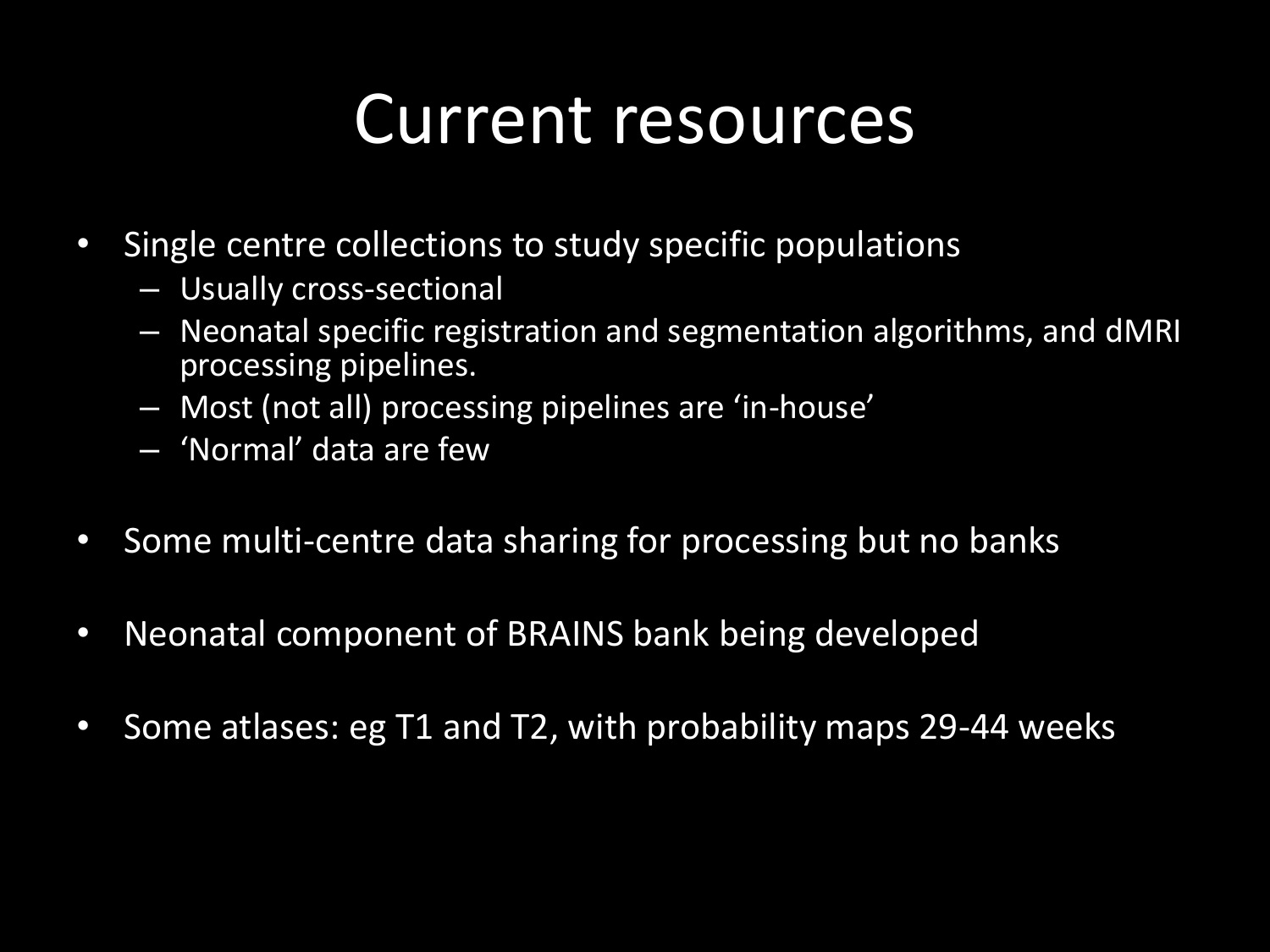![](_page_3_Picture_0.jpeg)

Serag et al NeuroImage 2012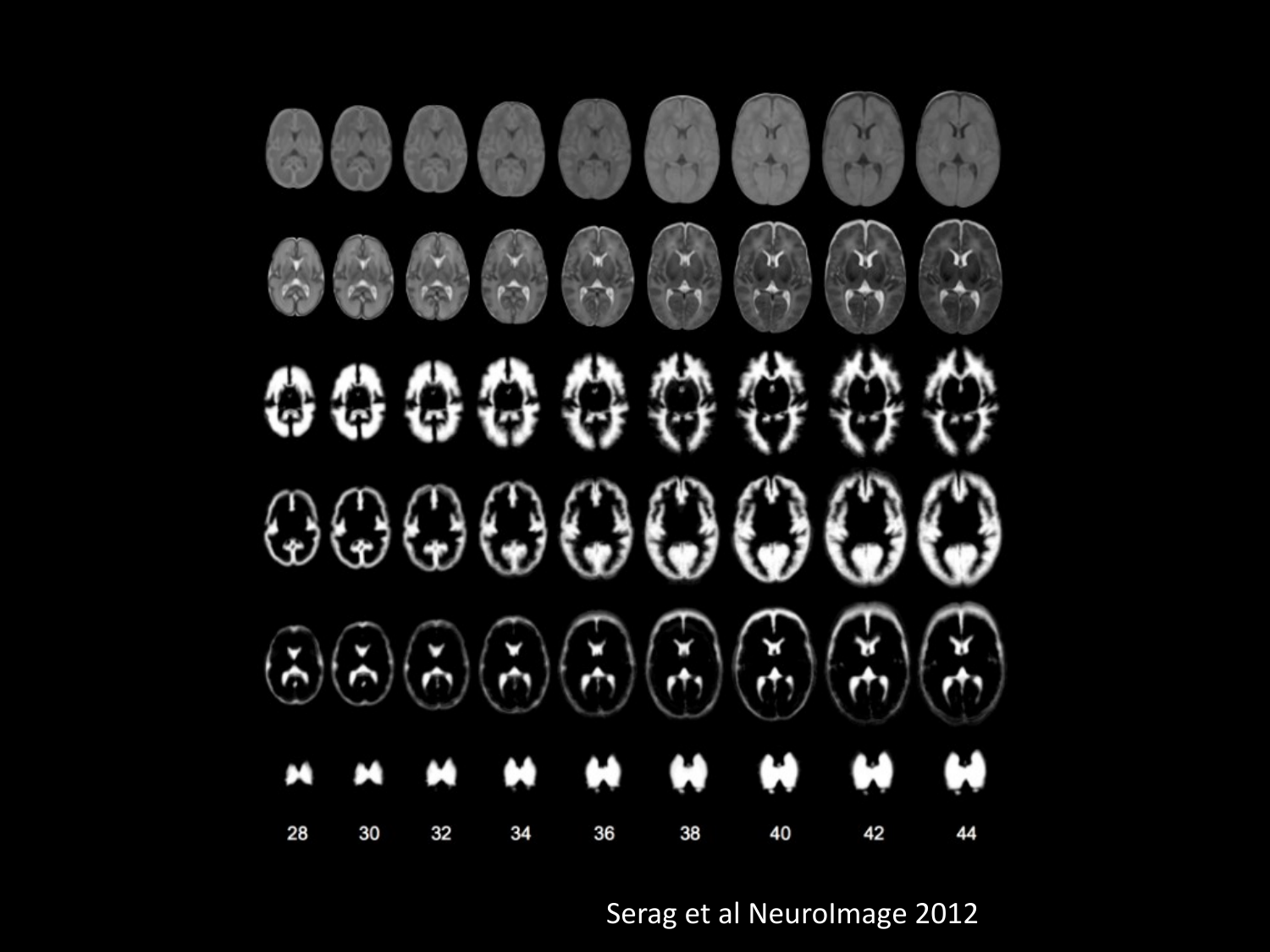# Challenges & opportunities

- Acquisition
	- Marked intra and individual variation in head size and shape in early life
	- Movement artefact
	- Rapid changes in tissue contrast over early months associated with myelination, decreases in brain water, changes in tissue density
	- Low contrast to noise ratio between GM and WM
	- Resolution difficulties eg cortical complexity
	- Scanner variation and standardisation of sequences, QA of data
	- Metadata: linkage to population data (birth records / educational outcomes); biological / genetic data; neuropsychological outcomes; and adult health outcomes over decades